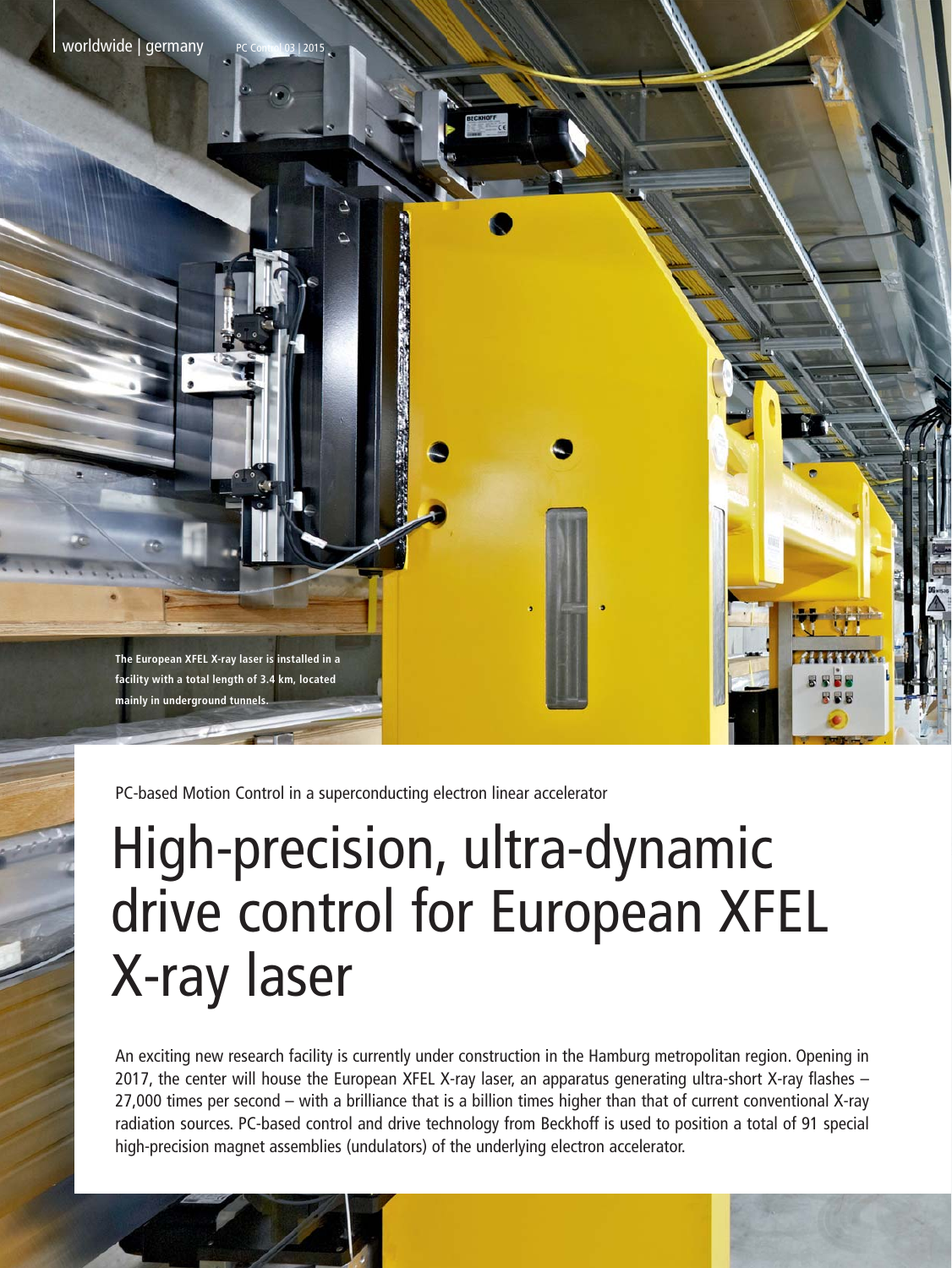



**Dr. Suren Karabekyan (left), research assistant at the European XFEL, explains the finer physical details of the undulator to Nils Burandt from the Beckhoff branch in Lübeck.**

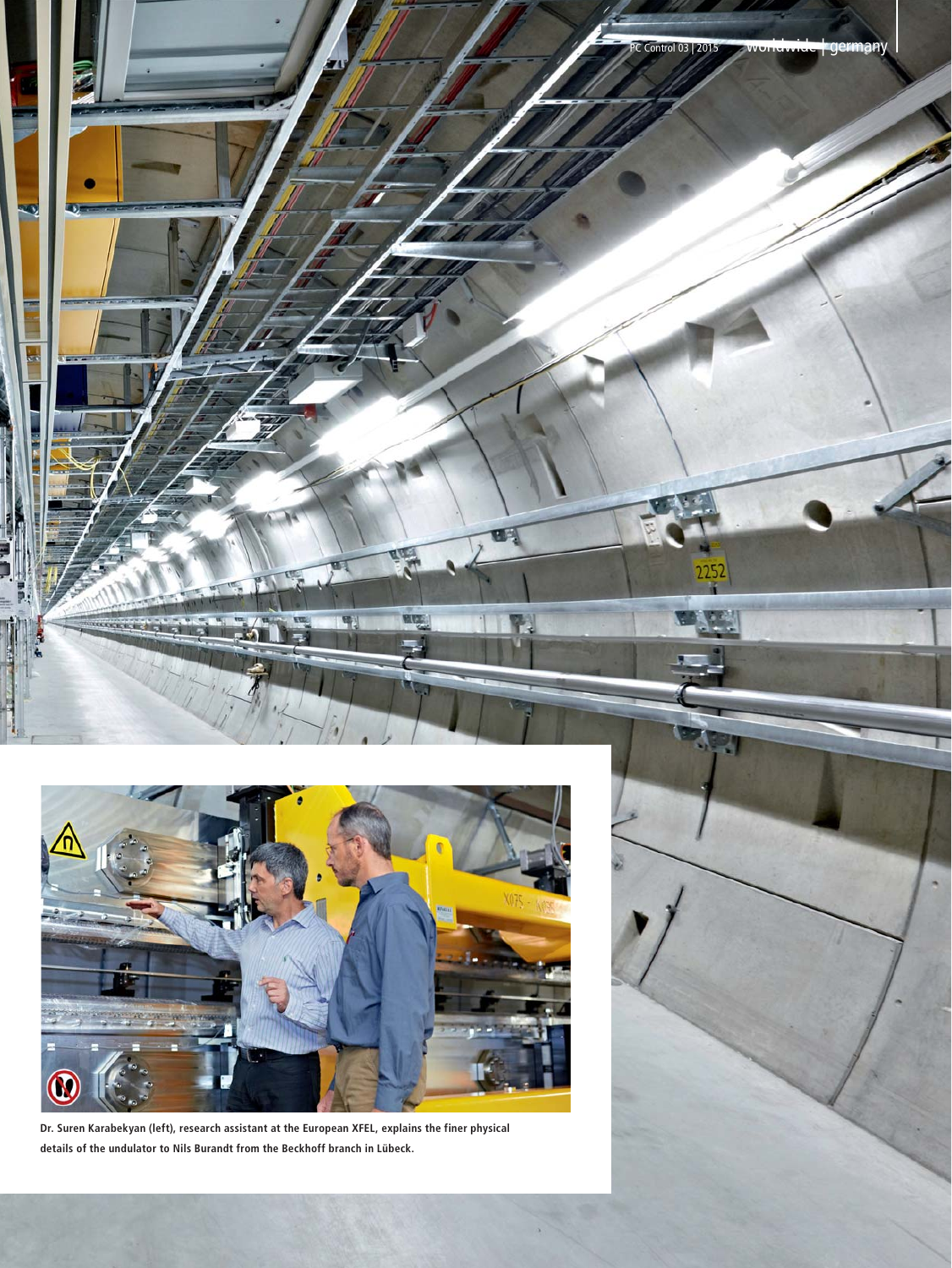With its laser-like X-ray flashes, the European XFEL X-ray laser will open up completely new fields of research, enabling such features as three-dimensional nanoworld images, deciphering atomic details of viruses and cells, and examination of ultra-fast chemical reactions. The facility encompasses a total length of 3.4 km, located mainly in underground tunnels, and will be operated by the independent research organization European XFEL, Hamburg. It will be available for experiments to research teams from all over the world. Currently, it is built up by eleven countries: Denmark, Germany, France, Italy, Poland, Russia, Sweden, Switzerland, Slovakia, Spain and Hungary.

A special feature of European XFEL is the very high repetition rate of 27,000 X-ray flashes per second, facilitated by the superconducting accelerator technology. The flashes have a wavelength of 0.05 to 6 nm, which is so short that even atomic details become visible. Thanks to a time duration of less than 100 femtoseconds (1 fs = 10-15 s), it will even be possible to record the formation of molecules or the reversal of magnetizations. The laser light properties will enable 3D images at the atomic level.

## X-ray flashes of accelerated electrons

The starting point for the formation of the X-ray flashes is a 1.7 km long, superconducting linear electron accelerator. Within, electron packets are accelerated to a high-energy state, nearly reaching the speed of light. The acceleration takes place in specially shaped voids, called "resonators". These provide superconduction and enable a very narrow and uniform electron beam, as required by an X-ray laser.

The accelerated electrons then speed through undulators – special magnet assemblies which force the particles through a tight slalom course. The electrons emit X-ray light, which is amplified further due to the interaction of the light with the electrons. Since light propagates faster than the electrons, the light "overtakes" the particles and affects them in this process. Some electrons are accelerated, others are decelerated, and as a result, the electrons form a multitude of thin discs. All electrons within a disc now radiate synchronously, resulting in ultra-short, intense X-ray flashes, which have properties similar to laser light.

To make this principle of self-amplified spontaneous emission (SASE) work, undulator systems consist of several devices, each located behind the accelerator in a fan-shaped array. The European XFEL will initially feature three undulator systems – SASE 1 and 2, each with 35 undulator cells, and SASE 3 with 21 cells. The total length of all undulator systems is 555.1 m.

## PC-based Motion Control provides precise undulator control

An undulator consists of two magnet structures and the distance between which – at constant energy of the accelerated electrons – ultimately determines the wavelength of the laser light. This makes the drive control very demanding, as Dr. Suren Karabekyan, a research associate with European XFEL, explains: "Two servomotors are used to move each of the two magnet structures. The control process has to be highly synchronized, in order to avoid a phase shift between the electron and photon bundles. This is a critical requirement for the spectrum raster experiments that we will conduct, and the sequence error must be less than 1  $\mu$ m. In addition, repeatability of  $\pm$ 1  $\mu$ m must be ensured with respect to the distance of the magnet structures, as this guarantees a high reproducibility of the magnetic field strength and therefore the photon wavelength. The intention was to meet these highly demanding requirements using a standard industrial automation system. After an evaluation phase lasting several months, the PC-based control and drive technology from Beckhoff emerged as the ideal candidate."

The high-performance TwinCAT software with integrated Motion Control functions offers a wealth of benefits, as Dr. Suren Karabekyan explains: "TwinCAT enables the implementation of a high-precision, very dynamic drive control



**Each of the 91 undulator cells is controlled via PC-based control. The system features a C6925 control cabinet PC (right), numerous EtherCAT Terminals (center), and two AX5206 Servo Drives (left).**



**A total of four AM3052 servomotors per undulator cell – controlled via TwinCAT NC PTP – ensure that the magnet structures are precisely positioned. (The image shows the two motors of the upper magnet structure)**